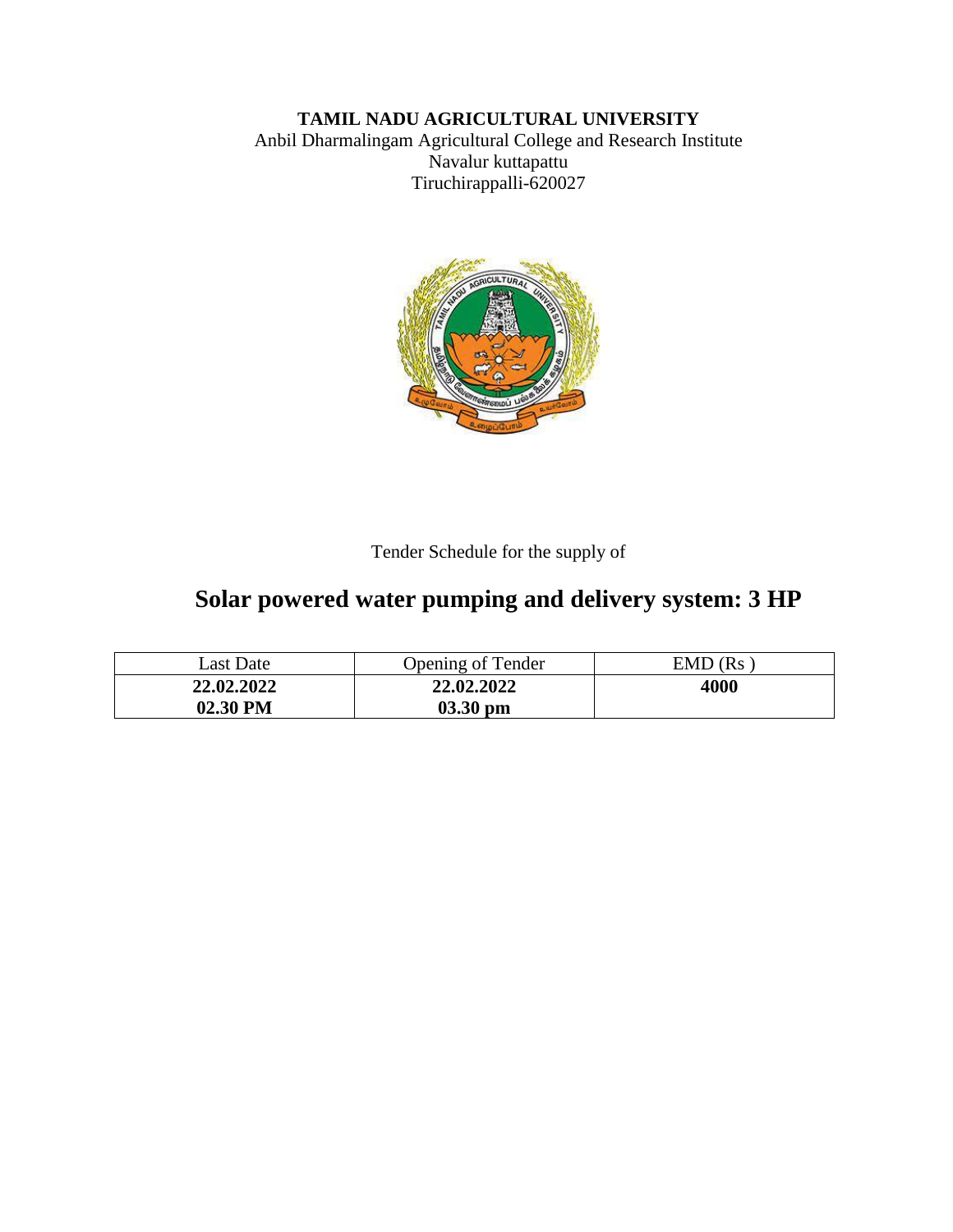

#### **TAMIL NADU AGRICULTURAL UNIVERSITY Anbil Dharmalingam Agricultural College & Research Institute Tiruchirappalli – 620027**

**Dr. P.Masilamani** Dean

Phone: 0431-2690161 Email: deanagritry@tnau.ac.in

### **No.Dean/ADAC&RI/TRY/SSAC/AICRP/Capital/Solar Pump/2022 Dt.04.02.2022**

To,

As overleaf

#### **LETTER CALLING FOR LIMITED SEALED TENDERS**

It is proposed to purchase the item specified below and you are therefore requested to send your Tenders in sealed cover.

| Items     | to | be $\vdots$ | Solar powered water pumping and delivery system: 3 HP |  |
|-----------|----|-------------|-------------------------------------------------------|--|
| purchased |    |             | (Including tax, transport and Installation charges)   |  |

Specifications as detailed below;

| S.N    |                                                            |         | Quantit      |
|--------|------------------------------------------------------------|---------|--------------|
| O      | Items/components                                           | Unit    | v            |
| $1$ ). | Solar panel (PV) modules (of each with a Capacity minimum  | Number  | $\mathbf{1}$ |
|        | 325 Wp or more for supplying power to 3 HP motor along     | (system |              |
|        | with cable, switches, structures for mounting solar panels | Unit)   |              |
|        | and accessories). The total number of solar panels should  |         |              |
|        | supply a minimum of 3000 Wp for running both 3 HP          |         |              |
|        | submersible pump and 3 HP centrifugal pump alternately     |         |              |
| 2).    | Pump controller for running 3 HP (AC)pumps (alternate      | Number  | $\mathbf{1}$ |
|        | operation of submersible as well as centrifugal pump       | (System |              |
|        | (along with cable, switches, structures for mounting pump  | unit)   |              |
|        | controller and accessories)                                |         |              |
| 3).    | 3 HP (AC) solar submersible water pump (2 inch delivery)   | Number( | $\mathbf{1}$ |
|        | with a capacity to draw water up to 300 feet water depth   | System  |              |
|        | below ground.                                              | Unit)   |              |
| 4).    | 3 HP (AC) centrifugal water pump (2 inch delivery) to draw | Number  | $\mathbf{1}$ |
|        | water from rain water harvesting farm pond having a        | (System |              |
|        | depth of 20 feet                                           | Unit)   |              |
|        |                                                            |         |              |
| 5).    | Delivery pipe (2 inch capacity) for connecting 3HP (AC)    | Feet    | 350          |
|        | submersible pump) and drawing water from 250 feet depth    |         |              |
|        | from borewell (250 feet) + centrifugal pump                |         |              |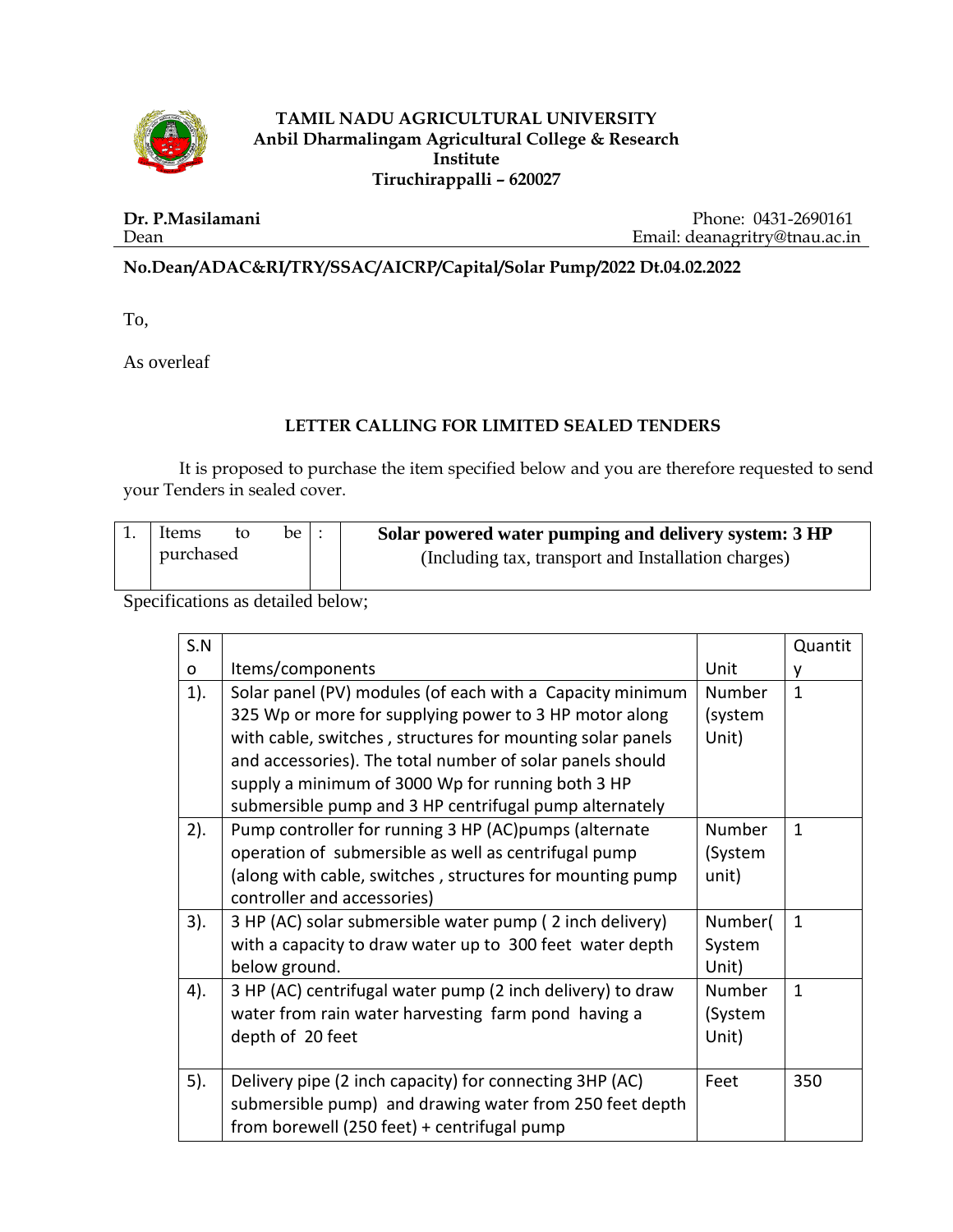| $6$ ). | Power cables (solar panel/pump controller unit to           | Feet    | 500         |
|--------|-------------------------------------------------------------|---------|-------------|
|        | submersible pump (300 feet) + to centrifugal pump (20 feet) |         |             |
| $7$ ). | Power cable from AC electricity grid supply to pump         | Feet    | 250         |
|        | controller unit for running (Submersible & centrifugal      |         |             |
|        | pump alternately without solar power and accessories        |         |             |
| 8).    | Switches and Accessories for connecting AC electricity      | Number  | 1           |
|        | supply to pump controller unit                              | (system |             |
|        |                                                             | Unit)   |             |
| 9).    | Provision of output switchs for taking/drawing AC power     | Number  | $\mathbf 1$ |
|        | from solar source to Farm/domestic use while pump is not    | (System |             |
|        | in use                                                      | Unit)   |             |
| 10)    | Water meter 2 inch for measuring irrigation water delivery  | Number  | 12          |
|        | from pumps to different field units                         |         |             |
| 11)    | Transport and Installation charges                          | whole   | 1           |
|        |                                                             | system  |             |

| 2.<br>Due date and time<br>22.02.2022, 02.30 PM<br>$\ddot{\cdot}$<br>for receipt<br>Date & Time of<br>3.<br>22.02.2022, 03.30 PM<br>$\ddot{\cdot}$<br>Opening<br>Mode of sending<br>Sealed cover addressed to the The Dean, A.D.Agricultural College<br>$\ddot{\cdot}$<br>$\overline{4}$ .<br>& Research Institute, Navalurkuttapattu, Trichy - 620 027. The<br>cover should be Superscribed as "AICRP-Tender for Solar Pump -<br>due on 22.02.2022"<br>5.<br><b>Tender Document</b><br>Limited tender scheduled can downloaded at TNAU website:<br>$\mathbf{1}$ .<br>https://tnau.ac.in/tenders/<br>2.<br>To be furnished in the form of <b>Demand Draft</b> drawn in favour of<br>Dean, ADAC&RI, Tiruchirappalli payable at Tiruchirappalli<br>3.<br>Demand draft to be obtained on after the date 12.02.2021<br>E.M.D.<br>1.<br>6.<br>Rs. 4000/- (Rupees four thousand only)<br>2.<br>To be furnished in the form of Demand Draft drawn in favour of<br>Dean, ADAC&RI, Tiruchirappalli payable at Tiruchirappalli<br>3.<br>Demand draft to be obtained on or before 22.02.2022<br>7.<br>Tender should be valid up to a minimum of 45 days from the due<br>Validity<br>the<br>of<br>$\ddot{\cdot}$ |        |  |       |
|------------------------------------------------------------------------------------------------------------------------------------------------------------------------------------------------------------------------------------------------------------------------------------------------------------------------------------------------------------------------------------------------------------------------------------------------------------------------------------------------------------------------------------------------------------------------------------------------------------------------------------------------------------------------------------------------------------------------------------------------------------------------------------------------------------------------------------------------------------------------------------------------------------------------------------------------------------------------------------------------------------------------------------------------------------------------------------------------------------------------------------------------------------------------------------------------------|--------|--|-------|
|                                                                                                                                                                                                                                                                                                                                                                                                                                                                                                                                                                                                                                                                                                                                                                                                                                                                                                                                                                                                                                                                                                                                                                                                      |        |  |       |
|                                                                                                                                                                                                                                                                                                                                                                                                                                                                                                                                                                                                                                                                                                                                                                                                                                                                                                                                                                                                                                                                                                                                                                                                      |        |  |       |
|                                                                                                                                                                                                                                                                                                                                                                                                                                                                                                                                                                                                                                                                                                                                                                                                                                                                                                                                                                                                                                                                                                                                                                                                      |        |  |       |
|                                                                                                                                                                                                                                                                                                                                                                                                                                                                                                                                                                                                                                                                                                                                                                                                                                                                                                                                                                                                                                                                                                                                                                                                      |        |  |       |
|                                                                                                                                                                                                                                                                                                                                                                                                                                                                                                                                                                                                                                                                                                                                                                                                                                                                                                                                                                                                                                                                                                                                                                                                      |        |  |       |
|                                                                                                                                                                                                                                                                                                                                                                                                                                                                                                                                                                                                                                                                                                                                                                                                                                                                                                                                                                                                                                                                                                                                                                                                      |        |  |       |
|                                                                                                                                                                                                                                                                                                                                                                                                                                                                                                                                                                                                                                                                                                                                                                                                                                                                                                                                                                                                                                                                                                                                                                                                      |        |  |       |
|                                                                                                                                                                                                                                                                                                                                                                                                                                                                                                                                                                                                                                                                                                                                                                                                                                                                                                                                                                                                                                                                                                                                                                                                      |        |  |       |
|                                                                                                                                                                                                                                                                                                                                                                                                                                                                                                                                                                                                                                                                                                                                                                                                                                                                                                                                                                                                                                                                                                                                                                                                      |        |  |       |
|                                                                                                                                                                                                                                                                                                                                                                                                                                                                                                                                                                                                                                                                                                                                                                                                                                                                                                                                                                                                                                                                                                                                                                                                      |        |  |       |
|                                                                                                                                                                                                                                                                                                                                                                                                                                                                                                                                                                                                                                                                                                                                                                                                                                                                                                                                                                                                                                                                                                                                                                                                      |        |  |       |
|                                                                                                                                                                                                                                                                                                                                                                                                                                                                                                                                                                                                                                                                                                                                                                                                                                                                                                                                                                                                                                                                                                                                                                                                      |        |  |       |
|                                                                                                                                                                                                                                                                                                                                                                                                                                                                                                                                                                                                                                                                                                                                                                                                                                                                                                                                                                                                                                                                                                                                                                                                      |        |  |       |
|                                                                                                                                                                                                                                                                                                                                                                                                                                                                                                                                                                                                                                                                                                                                                                                                                                                                                                                                                                                                                                                                                                                                                                                                      |        |  |       |
|                                                                                                                                                                                                                                                                                                                                                                                                                                                                                                                                                                                                                                                                                                                                                                                                                                                                                                                                                                                                                                                                                                                                                                                                      |        |  |       |
|                                                                                                                                                                                                                                                                                                                                                                                                                                                                                                                                                                                                                                                                                                                                                                                                                                                                                                                                                                                                                                                                                                                                                                                                      |        |  |       |
|                                                                                                                                                                                                                                                                                                                                                                                                                                                                                                                                                                                                                                                                                                                                                                                                                                                                                                                                                                                                                                                                                                                                                                                                      |        |  |       |
|                                                                                                                                                                                                                                                                                                                                                                                                                                                                                                                                                                                                                                                                                                                                                                                                                                                                                                                                                                                                                                                                                                                                                                                                      |        |  |       |
|                                                                                                                                                                                                                                                                                                                                                                                                                                                                                                                                                                                                                                                                                                                                                                                                                                                                                                                                                                                                                                                                                                                                                                                                      |        |  |       |
|                                                                                                                                                                                                                                                                                                                                                                                                                                                                                                                                                                                                                                                                                                                                                                                                                                                                                                                                                                                                                                                                                                                                                                                                      |        |  |       |
|                                                                                                                                                                                                                                                                                                                                                                                                                                                                                                                                                                                                                                                                                                                                                                                                                                                                                                                                                                                                                                                                                                                                                                                                      |        |  |       |
|                                                                                                                                                                                                                                                                                                                                                                                                                                                                                                                                                                                                                                                                                                                                                                                                                                                                                                                                                                                                                                                                                                                                                                                                      |        |  |       |
|                                                                                                                                                                                                                                                                                                                                                                                                                                                                                                                                                                                                                                                                                                                                                                                                                                                                                                                                                                                                                                                                                                                                                                                                      | tender |  | date. |

## **Conditions:**

- i. The rate and the taxes thereon if any should be furnished separately either in FC / INR.
- ii. The amount should be shown both in figures and in words. Corrections if any should beattested properly. Tenders with corrections not attested will be rejected.
- iii. a) Tenders without furnishing the required EMD will be rejected.
	- b) Tenderers claiming exemption from paying the EMD should produce necessaryevidence / documents in support of their request.
	- c) EMD in respect of unsuccessful tenderer will be refunded after the supply of material byL1 bidder. EMD in respect of successful tender will be refunded after the expiry of the warranty period;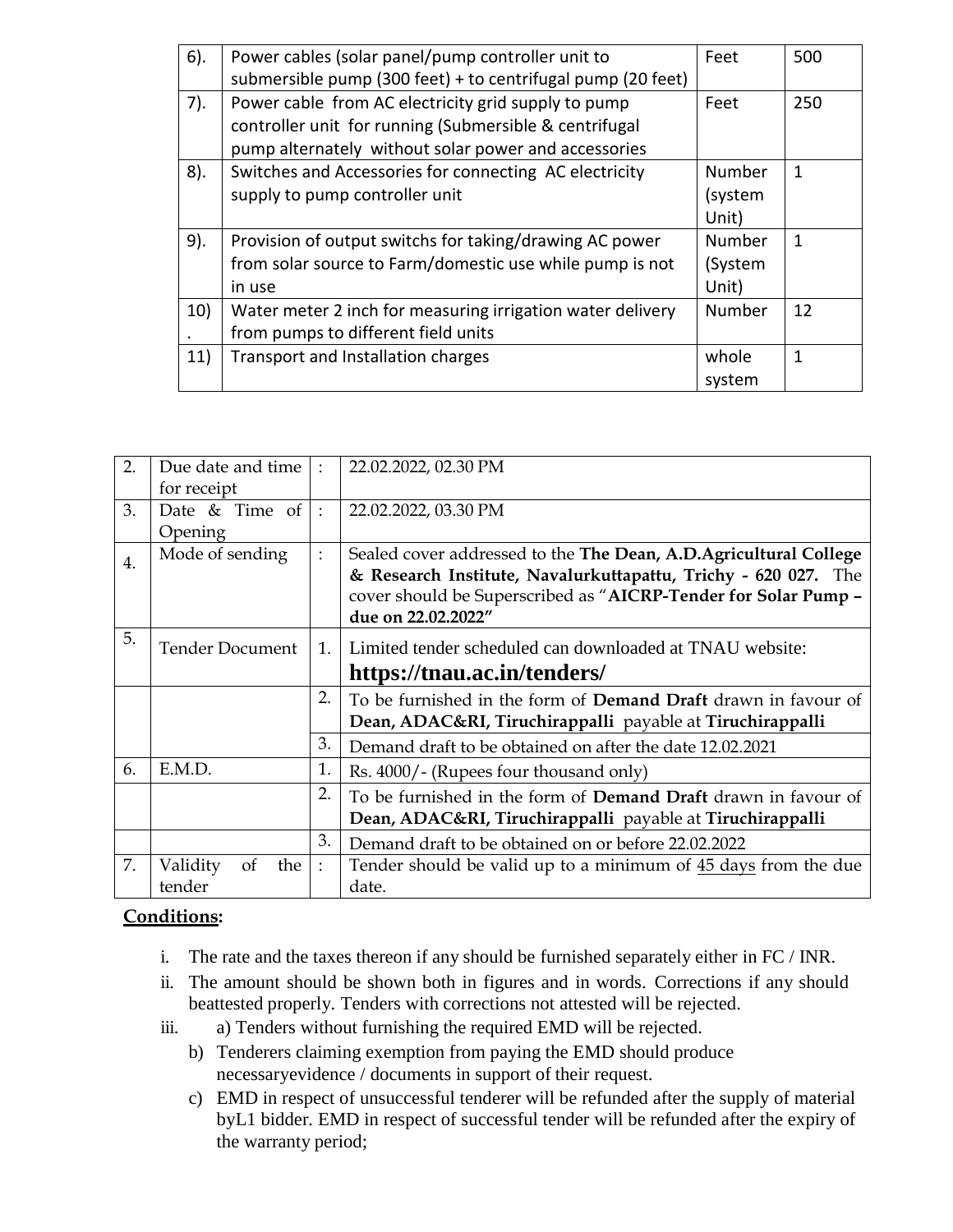- d) No interest is payable on EMD
- iv. Tender should be furnished for the exact specifications as given in this letter. Tenders not in accordance with the specification will be rejected. In the case of equipments, the relevant brochure / pamphlet of the equipment containing the futures and specifications should necessarily be attached with the Tender / Quotation.
- v. The supply should be effected within 30 days from the date of purchase order.
- vi. Warranty period should be indicated.
- vii. After warranty condition for AMC should be indicated.
- 8. If the successful tender fails to supply the item within the stipulated time, the EMD will be forfeited apart from initiating further action for consequential loss if any to the Tamil Nadu Agricultural University.
- 9. Tender shall be furnished in the prescribed format enclosed in the tender document duly signedby the tenderer accepting the condition and the tender format shall be sent. Tender not furnishedin the prescribed format itself will be rejected.
- 10. Tenderer may be present or send their representative on the date of opening. The under signed have the right to accept (or) reject any tender without assigning any reason thereof.

**Dean**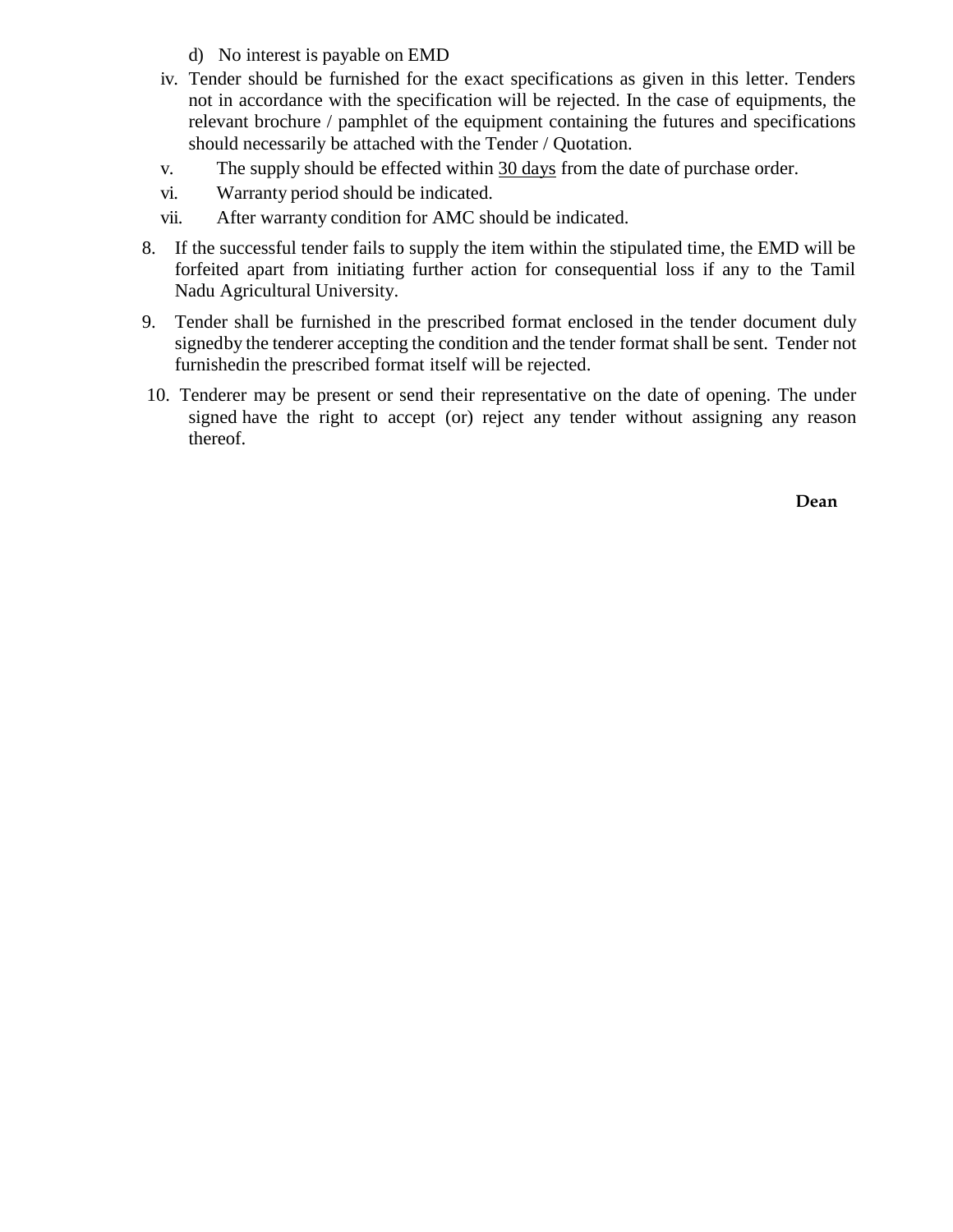

#### **TAMIL NADU AGRICULTURAL UNIVERSITY Anbil Dharmalingam Agricultural College and Research Institute Navalur Kuttapattu, Tiruchirappalli -620 027 Tamil Nadu State**

Phone: 0431-2690161 **E mail: deanagritry@tnau.ac.in**

#### **TENDER SCHEDULE**

Tender schedule for the supply of **Solar powered water pumping and delivery system: 3 HP** to the Anbil Dharmalingam Agricultural College and Research Institute Navalur Kuttapattu, Tiruchirappalli -620 027, Tamil Nadu State.

| S.<br>No | Particulars and Specifications                        | <b>Quantity</b><br>required | Unit<br>Price<br>FC/INR | <b>Total Cost</b><br>FC/INR |
|----------|-------------------------------------------------------|-----------------------------|-------------------------|-----------------------------|
| ı.       | <b>Items particulars and Specifications</b>           |                             |                         |                             |
|          | Solar powered water pumping and delivery system: 3 HP | <b>One set</b>              |                         |                             |

Specifications as detailed below;

| S.N    |                                                                                                                                                                                                           |                            |              |
|--------|-----------------------------------------------------------------------------------------------------------------------------------------------------------------------------------------------------------|----------------------------|--------------|
| o      | Items/components                                                                                                                                                                                          | Unit                       | Quantity     |
| $1$ ). | Solar panel (PV) modules (of each with a Capacity minimum<br>325 Wp or more for supplying power to 3 HP motor along<br>with cable, switches, structures for mounting solar panels                         | Number<br>(system<br>Unit) | $\mathbf{1}$ |
|        | and accessories). The total number of solar panels should<br>supply a minimum of 3000 Wp for running both 3 HP<br>submersible pump and 3 HP centrifugal pump alternately                                  |                            |              |
| $2$ ). | Pump controller for running 3 HP (AC)pumps (alternate<br>operation of submersible as well as centrifugal pump<br>(along with cable, switches, structures for mounting pump<br>controller and accessories) | Number<br>(System<br>unit) | $\mathbf{1}$ |
| 3).    | 3 HP (AC) solar submersible water pump (2 inch delivery)<br>with a capacity to draw water up to 300 feet water depth<br>below ground.                                                                     | Number<br>(System<br>Unit) | $\mathbf{1}$ |
| 4).    | 3 HP (AC) centrifugal water pump (2 inch delivery) to draw<br>water from rain water harvesting farm pond having a<br>depth of 20 feet                                                                     | Number<br>(System<br>Unit) | $\mathbf{1}$ |
| 5).    | Delivery pipe (2 inch capacity) for connecting 3HP (AC)<br>submersible pump) and drawing water from 250 feet depth<br>from bore well (250 feet) + centrifugal pump                                        | Feet                       | 350          |
| $6$ ). | Power cables (solar panel/pump controller unit to<br>submersible pump (300 feet) + to centrifugal pump (20 feet)                                                                                          | Feet                       | 500          |
| 7).    | Power cable from AC electricity grid supply to pump<br>controller unit for running (Submersible & centrifugal<br>pump alternately without solar power and accessories                                     | Feet                       | 250          |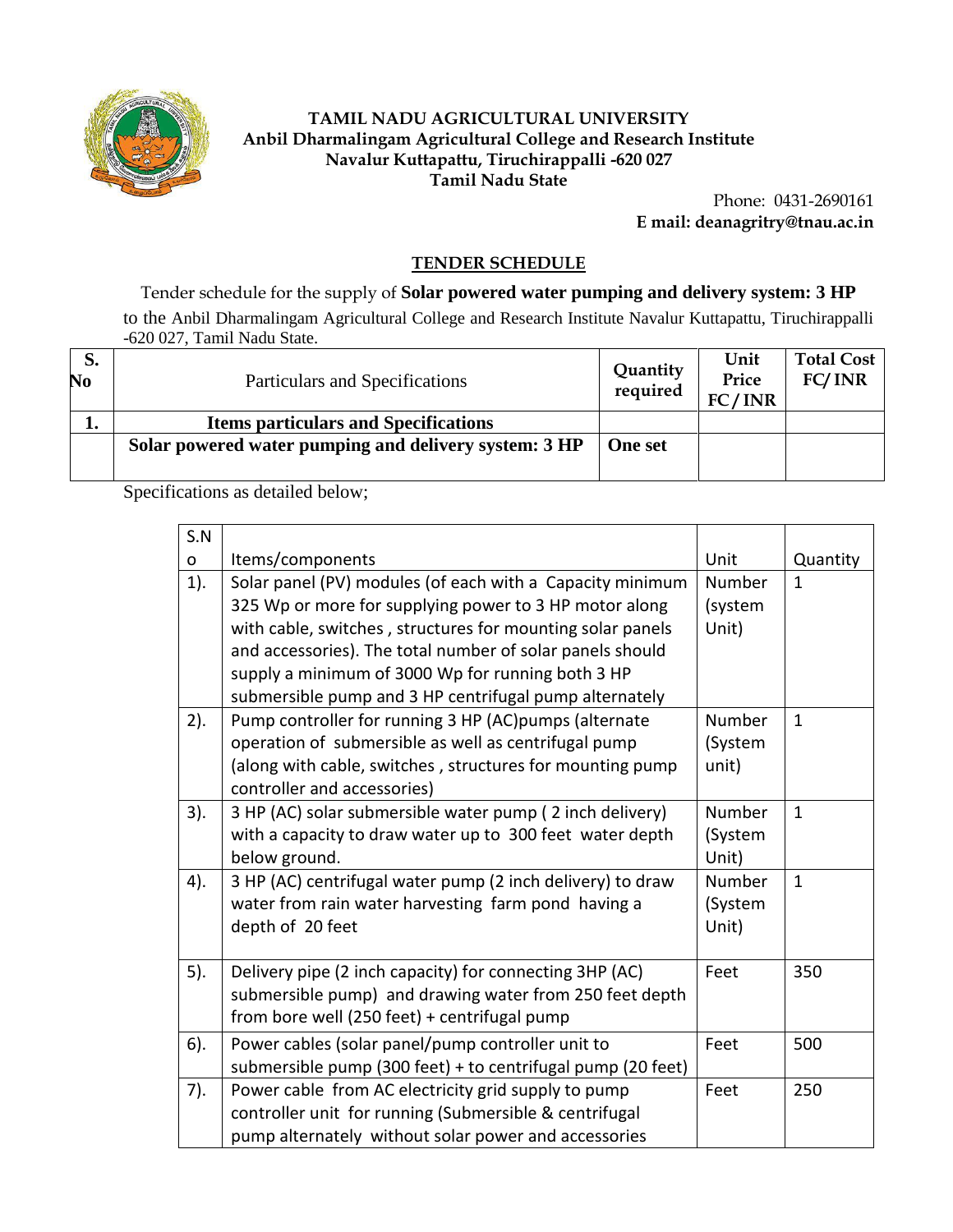| 8). | Switches and Accessories for connecting AC electricity     | Number  | -1 |
|-----|------------------------------------------------------------|---------|----|
|     | supply to pump controller unit                             | (system |    |
|     |                                                            | Unit)   |    |
| 9). | Provision of output switches for taking/drawing AC power   | Number  | 1  |
|     | from solar source to Farm/domestic use while pump is not   | (System |    |
|     | in use                                                     | Unit)   |    |
| 10) | Water meter 2 inch for measuring irrigation water delivery | Number  | 12 |
|     | from pumps to different field units                        |         |    |
| 11  | Transport and Installation charges                         | whole   | 1  |
|     |                                                            | system  |    |

| 2.               | Origin (Indian/Imported)                                  |  |  |
|------------------|-----------------------------------------------------------|--|--|
| 3.               | Make & Model (Brand name to be specified)                 |  |  |
| 4.               | <b>VAT</b><br>a)<br>VAT if any<br><b>VAT Number</b><br>b) |  |  |
| 5.               | <b>CST</b><br>CST if any<br>a)<br><b>CST Number</b><br>b) |  |  |
|                  | <b>GST</b><br>a) (CGST/SGST) if any,<br>b) GST Number:    |  |  |
| 6.               | Customs & Central Exercise duty<br>(imported items)       |  |  |
| 7.               | <b>Customs Clearance Charges</b>                          |  |  |
| 8.               | Insurance                                                 |  |  |
| $\overline{9}$ . | <b>Transport and Delivery</b>                             |  |  |
| 10.              | Installation                                              |  |  |